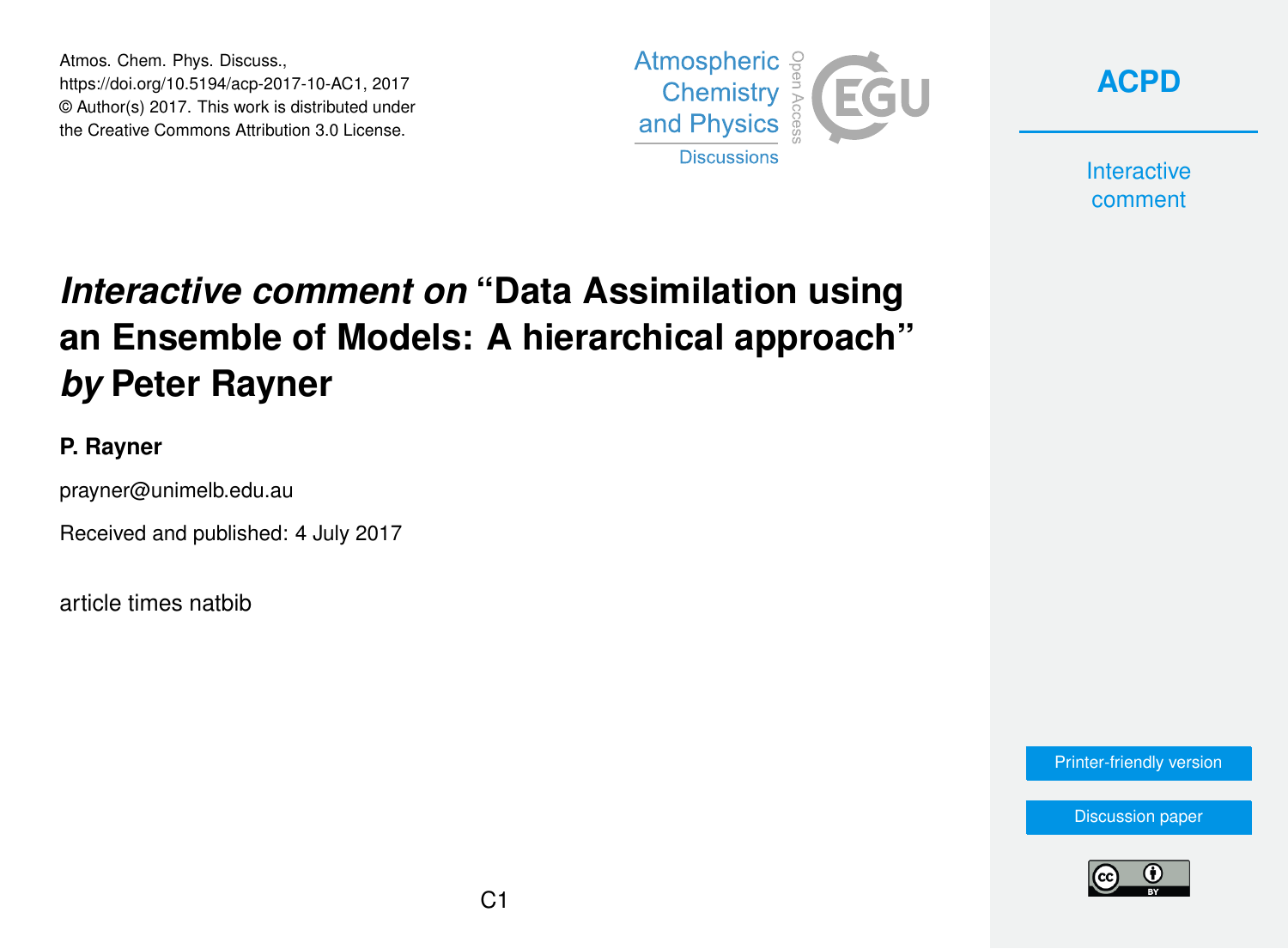### **[ACPD](https://www.atmos-chem-phys-discuss.net/)**

## Response to Referees' Comments

Peter Rayner

July 4, 2017

I thank Amy Braverman and an anonymous referee for their comments. Both have highlighted a series of problems of presentation which I have addressed in the revision. The reviews have also prompted me to read more widely in the statistical literature and realise that the paper is, as I suspected, an application of existing theory. I now point to this theory, and focus more on developing the example and some of the possibilities and problems that arise in biogeochemical applications. I have made a series of general and specific responses to reviewers' comments. I detail the general responses first and address specific concerns from each referee below. I have placed referee comments in Typewriter font and my responses in Roman.

#### **General Comments**

- 1. I have removed the appendix and replaced it with a refernce to (*[MacKay](#page-10-0)*, [2003,](#page-10-0) Ch. 28). thanks to the anonymous reviewer for pointing this out.
- 2. I have expanded the description of the TRANSCOM inversion as requested by Amy Braverman.

**Interactive** comment

[Printer-friendly version](https://www.atmos-chem-phys-discuss.net/acp-2017-10/acp-2017-10-AC1-print.pdf)

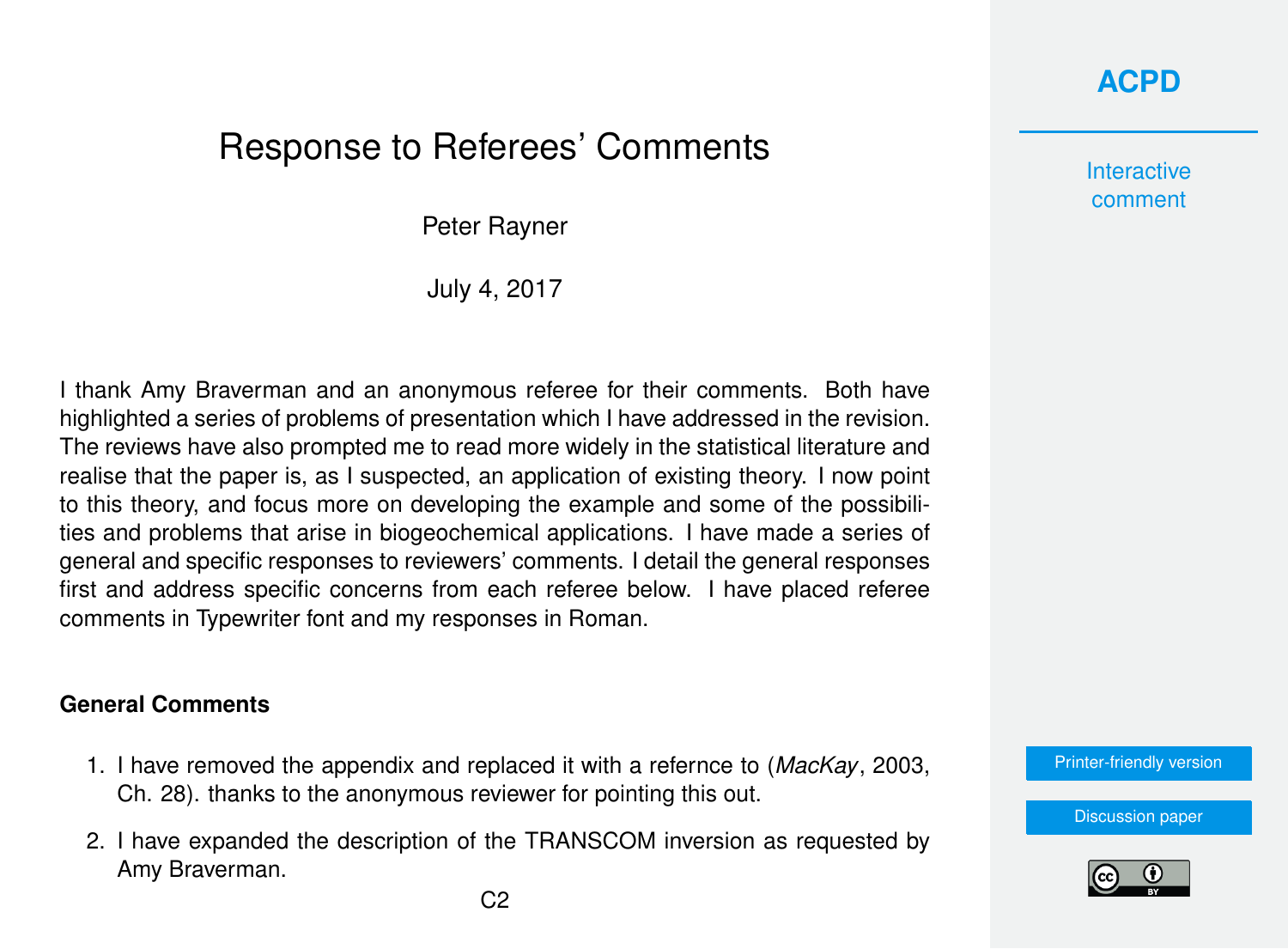- 3. I have made the conditioning on the data explicit in the various PDFs.
- 4. I have made a careful pass through the manuscript to regularise the typography.

#### **Amy Braverman**

General comments: In general I like this paper a lot. However, I find it extremely difficult to follow because of some type-o's and much notation with which I am not familiar. The notation seems inconsistent in distinguishing between fixed quantities and random ones, and indicating where conditioning has taken place. It is easy at this point to get side-tracked into a discussion of the interpretation of probability. I think that Dr. Braverman's real concern is the discussion of the TRANSCOM case where the target variables and data should be more clear. See general response 2. I agree that it should be clear when conditioning has taken place, see general response 3.

Page 3, lines 6 and 7: Please define the random variables x and Hi . In what sense is P  $(x|Hi)$  "the conventional data assimilation problem"? I hav added some explanatory text to clarify this.

2. Page 3, line 9: To what "linear model" are you referring? A linear transport model represented by Hi ? What do you mean by "over enough of the relevant pdf's"? Or, do you mean "over enough of the support of the random variable Hi ? I should have said a linear observation operator. I have corrected this and expanded the text.

3. Page 3, line 12 and 13: Is Hi the same as Hi ? H1 , . . . , HN are defined here as Jacobian matrices corresponding to N different transport models "...with un- knowns defined by

**[ACPD](https://www.atmos-chem-phys-discuss.net/)**

**Interactive** comment

[Printer-friendly version](https://www.atmos-chem-phys-discuss.net/acp-2017-10/acp-2017-10-AC1-print.pdf)

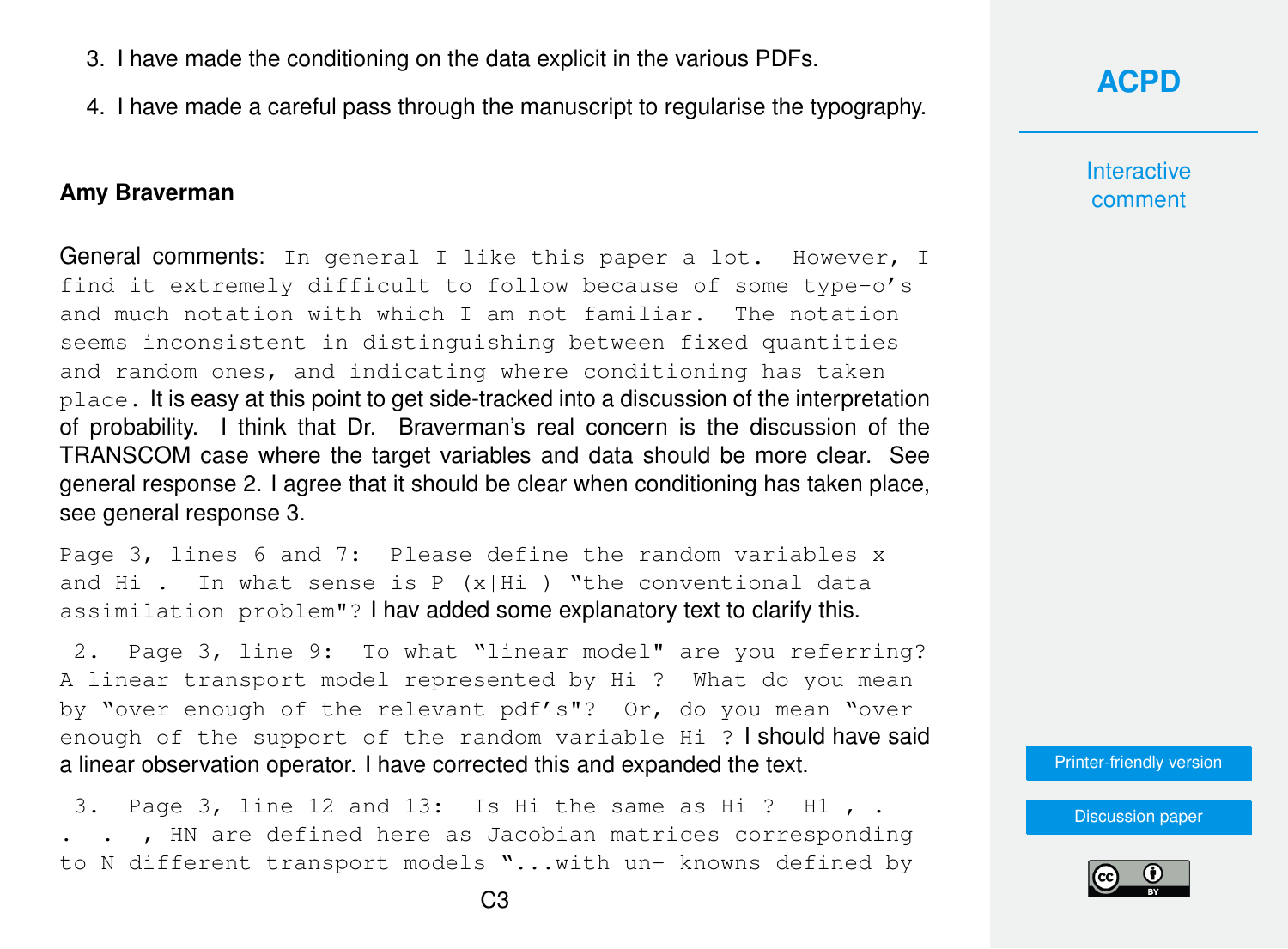the multivariate Gaussian  $G(xb, B) \ldots$ ". Which unknowns? | am following the notation of *[Rayner et al.](#page-10-0)* [\(2016\)](#page-10-0) so that  $\mathbf{H}_i$  is the linearised form of  $H_i$ . This distinction is unnecessary here so I have changed to the linearised form throughout. x are the continuous variables described in the text now added at the head of the section.

4. Page 3, line 15: "For each Hi our problem is the simple linear Gaussian inver- sion..." What does this mean? What is it you are trying to solve for or infer? Is it the flux that gave rise to the observed concentrations? The problem is more general than fluxes and concentrations although that is a common example and one I use later. Again, I hope the explanatory text at the head of the section explains the meaning of the symbols.

5. Page 3, line 16: "Most importantly for us P (xa |Hi ) is Gaussian." Please define xa . Should it be xa ? These should be bold throughout following *[Rayner et al.](#page-10-0)* [\(2016\)](#page-10-0). I have corrected this. 4x<sup>a</sup> is the analysis or posterior.

6. Page 3, lines 16 and 17: P (x, Hi ) appears to be a joint distribution of two quanti ties: the vector-valued x and the matrix-valued Hi . It's unclear from the notation whether Hi is a random matrix or a fixed matrix. (On line 21, Hi is treated as random.) My guess is that it is fixed since the right side of the equal sign ap- pears to show the pdf of just one variable; presumably x. Is  $\mu$ i a vector or a scalar? Please define  $\mu i$ , Ui, and Wi. I have added these definitions. I have also switched from using  $H_i$  as the variable in the PDF to i since it is the index into the set of observation operators which is the target variable.

The expression P  $(x, Hi) = Wi G(\mu i, Ui)$  does not define

### **[ACPD](https://www.atmos-chem-phys-discuss.net/)**

**Interactive** comment

[Printer-friendly version](https://www.atmos-chem-phys-discuss.net/acp-2017-10/acp-2017-10-AC1-print.pdf)

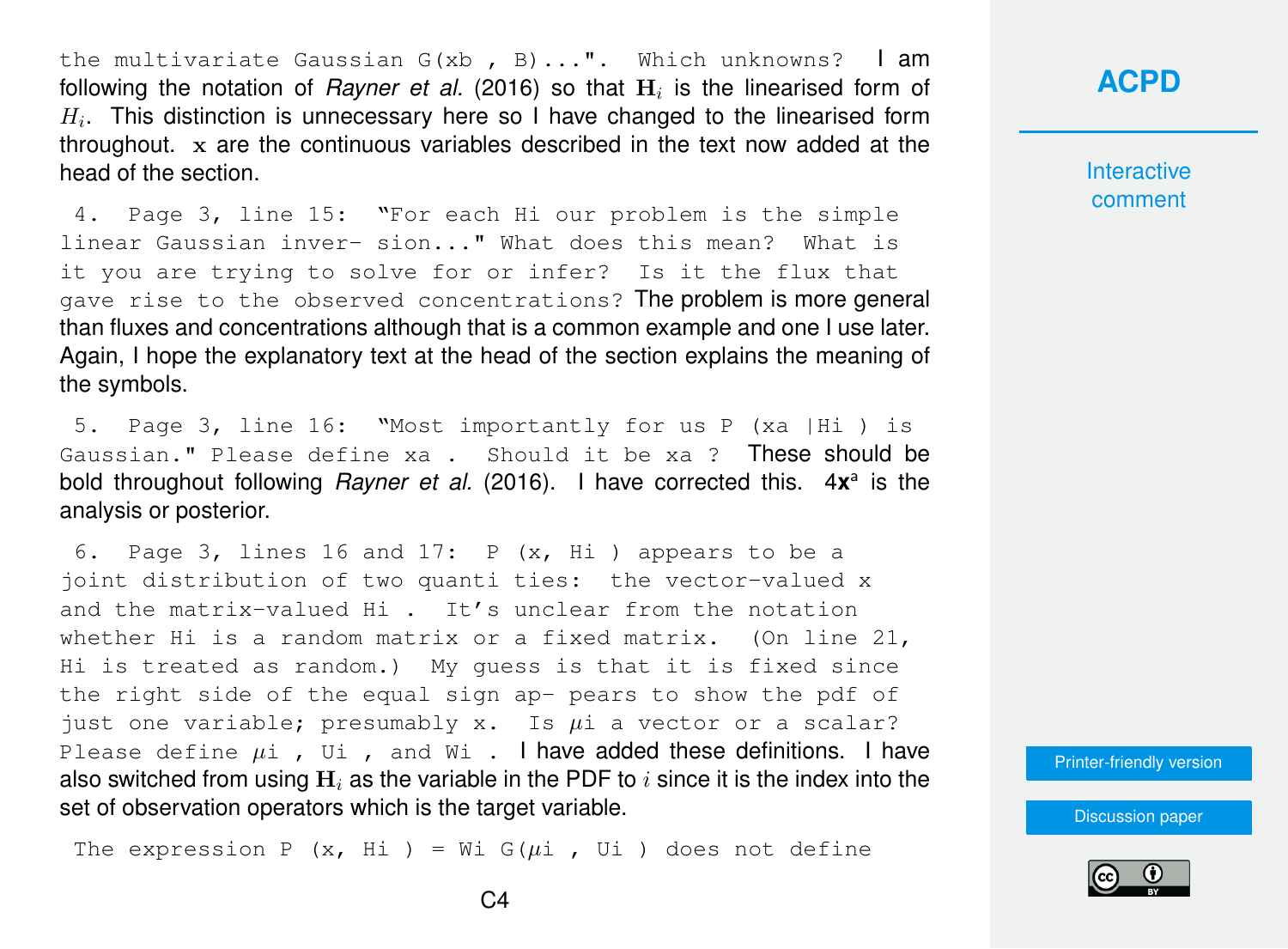a proper pdf unless  $Wi = 1$  since the area under the pdf must equal one. A more precise definition of a mixture would be in terms of ran- P 1 with probability wi , PK dom variables:  $X =$ K i=1 Ai Xi , Ai = , i=1 wi = 0 otherwise 1, and Xi â $\tilde{a}$ ij G( $\mu$ i ,  $U_{\text{U}}$ ). I don't agree with this. The expression represents the probability that i is the correct model and  $x$  the value of the continuous target variable. The normalisation requirement is defined by the integral over continuous target variables and sum over models. That is expressed by the extra constraint in the next equation.

7. Page 3, line 23: Either x should be bold, or not. Do not mix within the same equation. Also, the notation  $G(\mu i)$ , Ui  $(x)$  seems is very confusing (to me, at least). Do you mean that x is an argument to the function G? Why not write  $G(x|\mu)$ , Ui )? See general point above for typography. The other reviewer also noted the number of arguments in the definition of the Gaussian. I have regularised this, choosing to make the argument of the function, as well as its parameters, explicit. Note that this is different from the normal shorthand.

8. Page 3, line 26: In this equation Hi is treated as a non-random quantity. Above in line 21 it was random. Have you conditioned on it? If so, this distribution should be written as a conditional distribution. If not, then Wi is a random variable, not a fixed weight.  $W_i$  represents the probability that the ith model is the true model. I have added an explanation of this at the beginning of the section, hopefully clarifying several of Dr. Braverman's concerns at once.

9. Page 3, line 26: I can't check this equation because I can't follow the derivation in Appendix A. See below. It appears from reviewer 2's comments that the derivation is a standard result which I now quote.

10. Page 3, line 27: I think there is an extra "v" at the

#### **[ACPD](https://www.atmos-chem-phys-discuss.net/)**

**Interactive** comment

[Printer-friendly version](https://www.atmos-chem-phys-discuss.net/acp-2017-10/acp-2017-10-AC1-print.pdf)

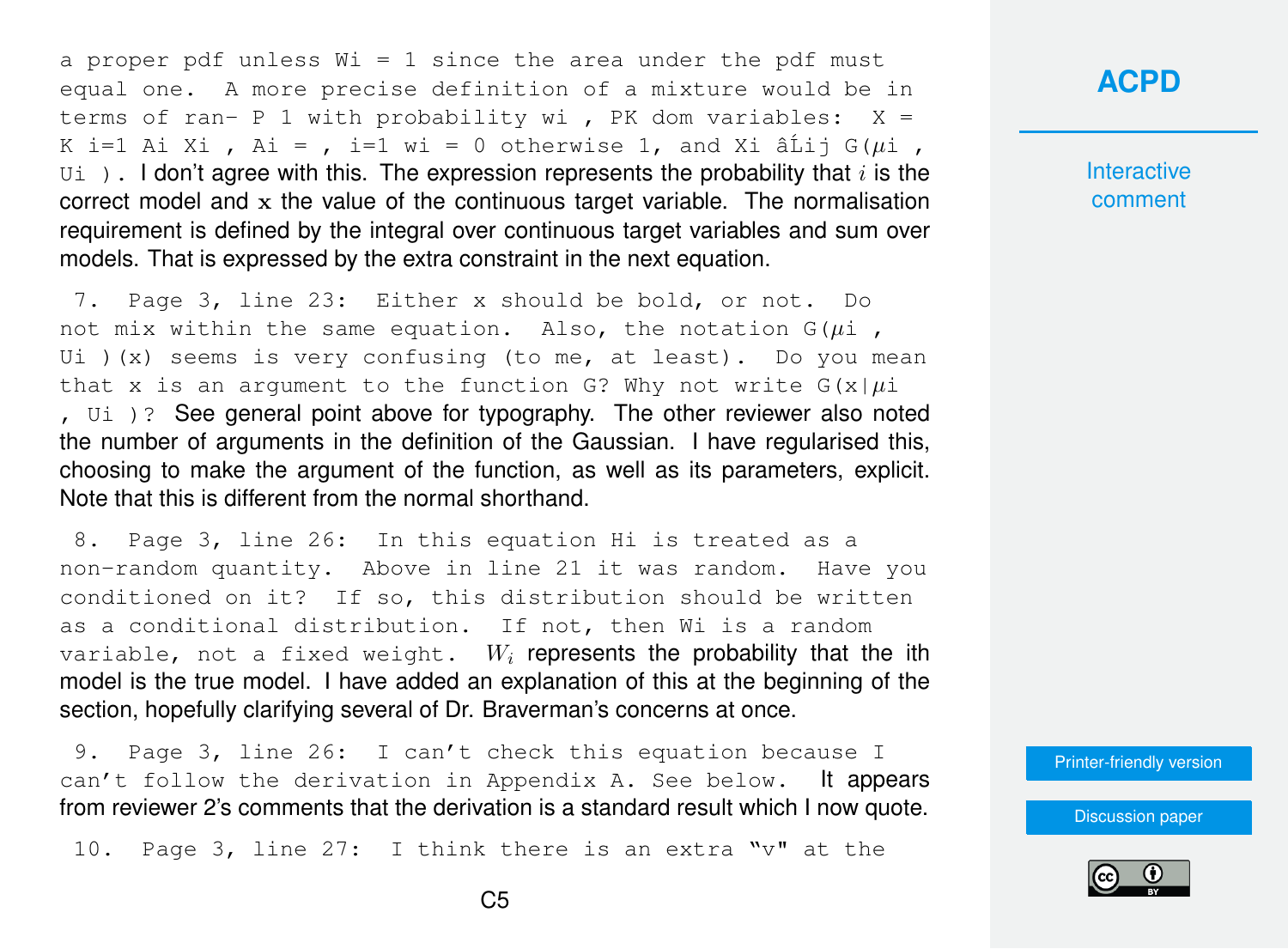end of this line. removed.

11. Page 4, line 2: I assume that xb has a prior distribution somewhere because it is being treated as both random and fixed in various places. What is the prior  $distribution$ ?  $x<sup>b</sup>$  is the mean of the prior distribution for the target variable x. The confusion here raises a general question on which I seek editorial guidance. I have relied heavily on the notation and explanations in *[Rayner et al.](#page-10-0)* [\(2016\)](#page-10-0) thus making the current paper less self-contained. Should I move away from that and define the notation locally?

12. Page 4, line 16: Type-o. I am not seeing this. 13. Page 4, Footnote is missing. Removed. Appendix A, through page 12 1. Page 12, line 18: K was defined in the main text as a normalizing constant. What is K(Hi ) here? Do you mean P (Hi )? 2. Page 12, line 21: I am confused by this equation. G is a function that has an argument and parameters. What are the parameters and what are the arguments in this expression? The definitions from Section 2, lines 13 and 14 should be restated here and clarified as indicated earlier. 3. Page 12, line 23: Please define  $\sigma$ . Why is x in bold while dx is not? 4. Page 12, line 25: I find the use of Hi as both a Jacobian and an indicator of model identity to be very confusing. Why not let Hi be the Jacobian of model i, and introduce a model indicator, say  $\Delta$ , an integer-value random variable taking values in  $1, 2, \ldots$ , M, where M is the number of models?

### **[ACPD](https://www.atmos-chem-phys-discuss.net/)**

**Interactive** comment

[Printer-friendly version](https://www.atmos-chem-phys-discuss.net/acp-2017-10/acp-2017-10-AC1-print.pdf)

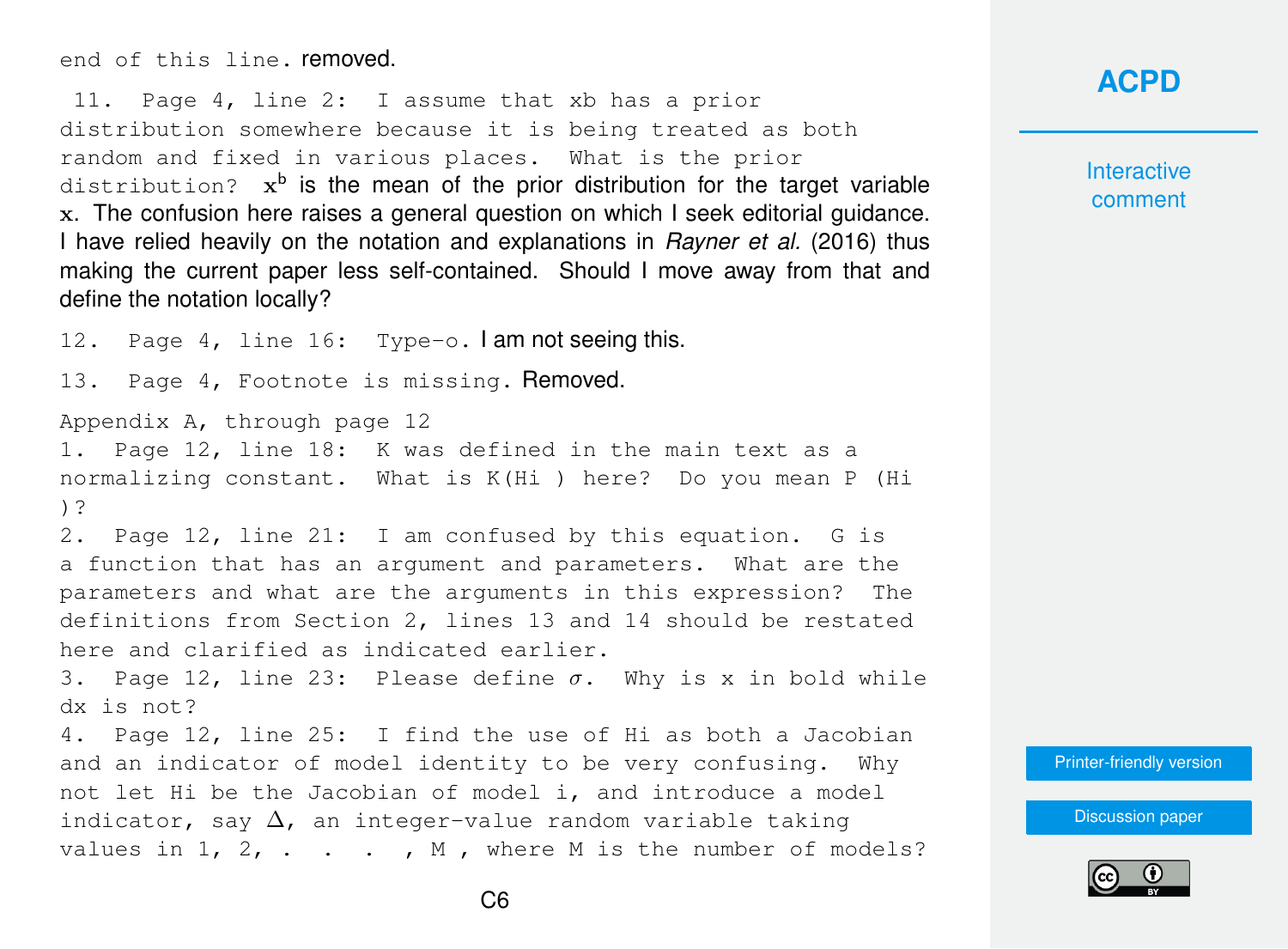#### **Reviewer 2**

It is important to note that all the theory from Section 2 is conditional on the same data y being used in all of the inversions. Is this the case in the Gurney study? What can be done when y differs across models? Yes, the TRANSCOM inversion studies kept the PDFs for prior and data constant and changed only the observation operator. I could imagine weighting model 1 by its match to data  $Y_1$  and model 2 to data  $Y_2$  but this would get quite tricky if the dimensions were different and might be difficult to interpret in any case.

I disagree with the introduction of JIC. Isn't this just the marginal log-likelihood of the ith component? I think it should be described as such. Also it is well-known that the marginal log-likelihood penalises for complex models and the marginal likelihood is commonly employed in model selection. agree and thank the reviewer for sending me back to the literature. I have expanded the introductory section and reduced the theoretical development accordingly and now use the conventional terminology. I am more concerned with model weighting than model selection here but agree that the marginal likelihood rather than its logarithm is the more useful quantity. The logarithm is still a more convenient tool for presentation however and I continue to use it for figures.

Are you sure that if we replace H i BH Ti + R with I we retrieve the BIC? The BIC plugs-in maximum likelihood estimates of x into the log-likelihood, while the marginal likelihood (which you label JIC) integrates out x, which is different. I

### **[ACPD](https://www.atmos-chem-phys-discuss.net/)**

**Interactive** comment

[Printer-friendly version](https://www.atmos-chem-phys-discuss.net/acp-2017-10/acp-2017-10-AC1-print.pdf)

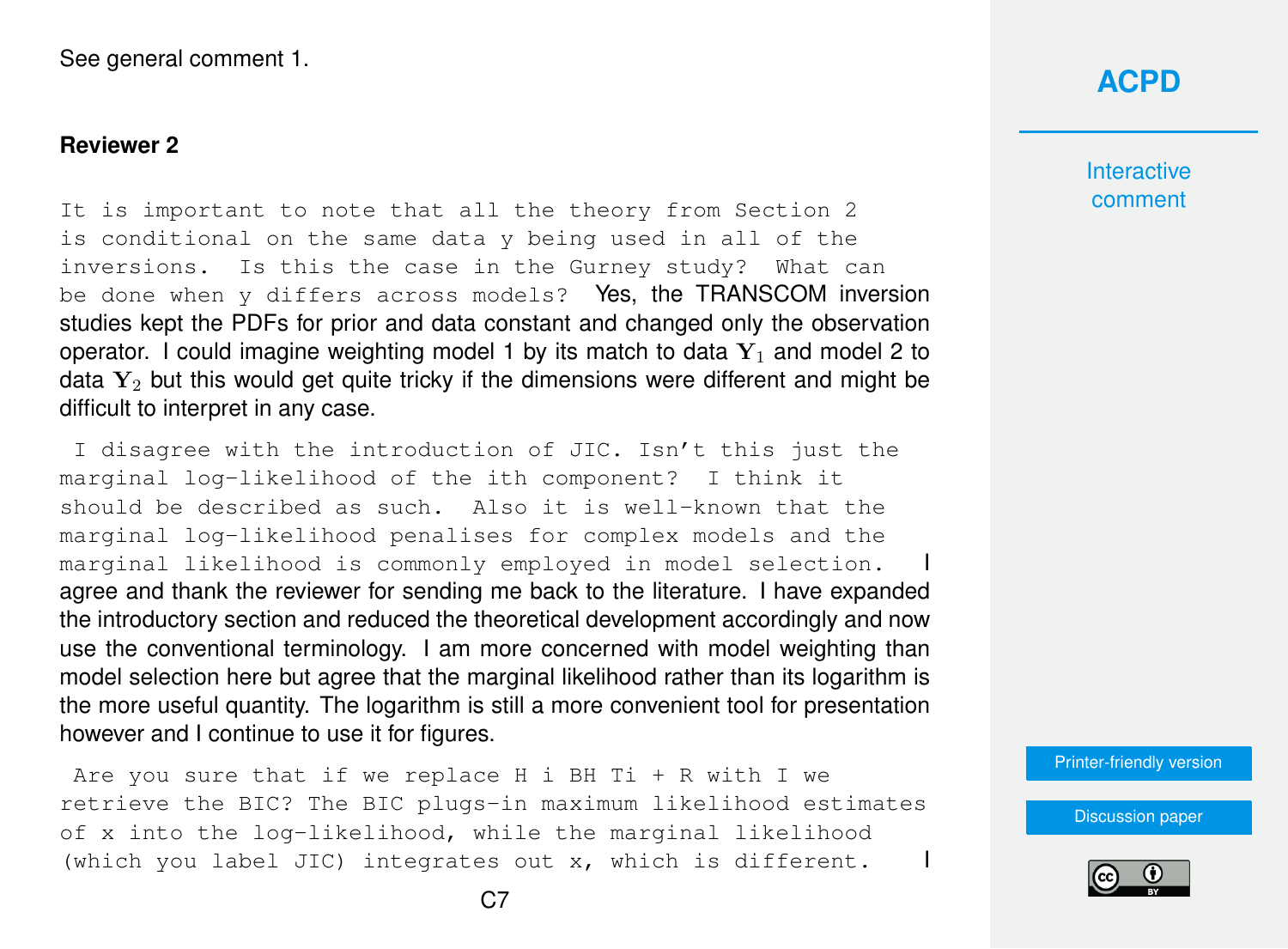think they are equivalent. The same thing happens with the conventional  $\chi^2$  for an inversion. this uses the MAP for the target variables but, in the linear Gaussian case, when one substitutes this value, one obtains an expression involving the innovations and uncertainty projected into observation space.

P3 L30: The comment 'We don't believe that the relative quality of two model depends on the amount of data used to compare then...' is slightly out of place. There are many texts that show that asmyptotically these criteria hold (under some assumptions). If there is reason to believe that the assumptions are not valid (and the criteria are hence not valid) for the flux inversion problem discussed, then some other theoretical foundation for the use of a different criterion is needed. My point is pedagogical rather than theoretical. Modellers tend to use comparison with data as a measure of relative quality. This is quite reasonable but the relative quality of models doesn't diverge as we use more data to compare them. I have rewritten this point.

Related to the previous comment, the theory shows that the posterior flux is a weighted Gaussian mixture with weights Wi . What is the theoretical justifica- tion of using the marginal log-likelihood to weight when combining (as I think is implied when using the expression 'JIC-weighted')? The Wi being degenerate is unfortunate but not a valid reason. The same comment holds for the cross- validation metrics. This was an error of writing rather than calculation. I used the marginal likelihood throughout for weights but was incorrect in several places in calling this the JIC.

P8 L25: I cannot find a reasonable justification as to why one should add R and R sample . There are justifiable alternatives - for example in spatial analysis one would fit a space-time

**[ACPD](https://www.atmos-chem-phys-discuss.net/)**

**Interactive** comment

[Printer-friendly version](https://www.atmos-chem-phys-discuss.net/acp-2017-10/acp-2017-10-AC1-print.pdf)

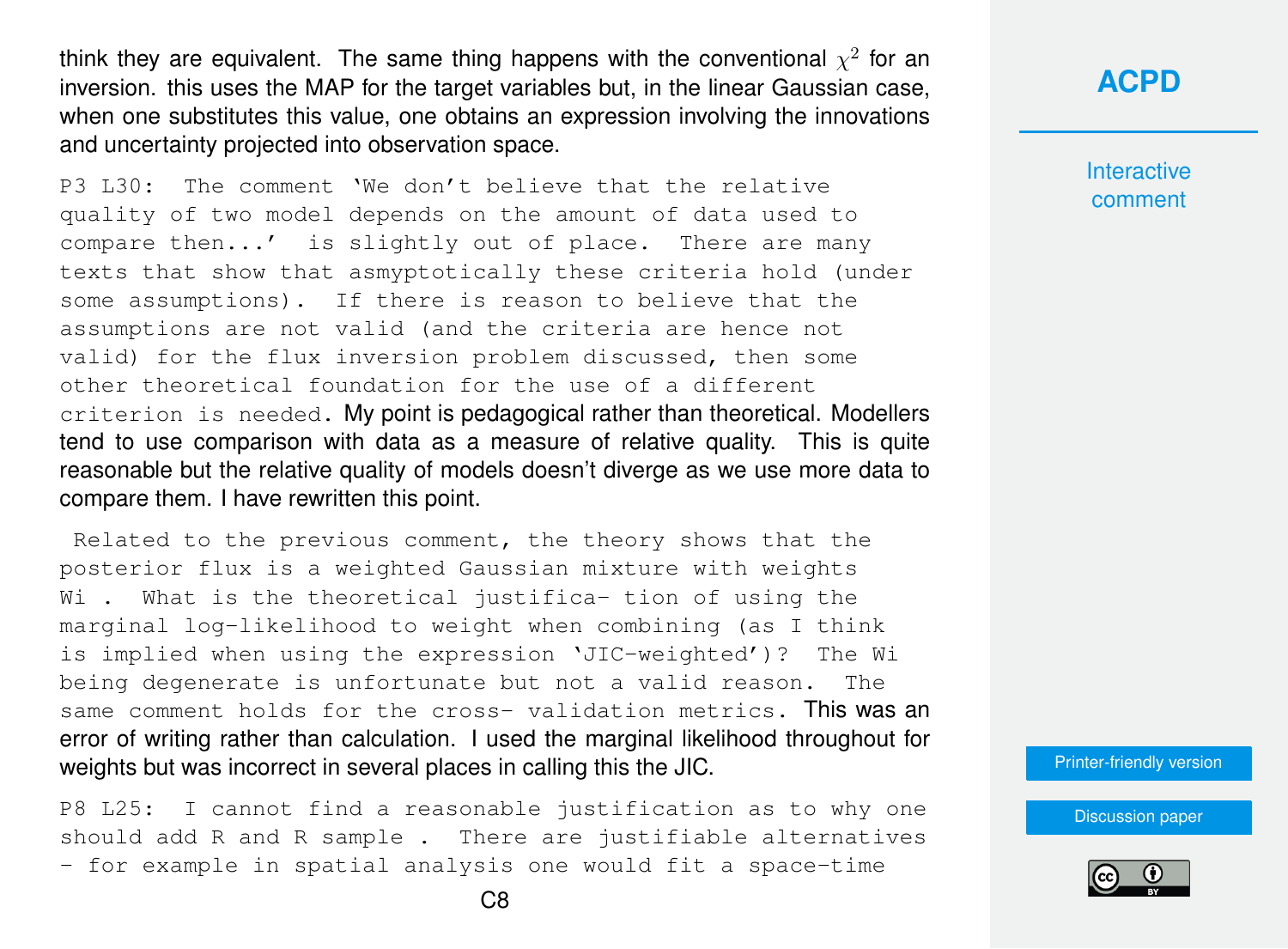model to the residuals with nugget and use this for the new R. This will be guaranteed to be non-singluar and positive definite. I think that adding these two matrices can lead to unforeseen consequences in other settings. I have now expanded this section and discuss in more detail the task of describing the model contribution to uncertainty. The reviewer's example is an interesting example. This kind of fitting of spatial models is certainly desirable if we have enough data to do it. In biogeochemical applications this is rare and we need something else. I agree that the addition of the sample covariance of residuals is ad hoc and I now describe it as an example, along with another of the sample covariance of a priori simulations.

#### Other Comments

P1 L24: I do not agree with the comment 'When structural uncertainty enters the problem only ensemble methods are available'. Although less direct, cannot one introduce an additional unstructured residual term in the model and see if that dominates? I agree, the comment was too strong and I have moderated it.

Section 2 and Appendix A need work to make the notation consistent. Just some things I picked up: - Hi should be bold everywhere - The lack of conditioning on the data y in all equations makes it hard to distinguish between prior and posterior distributions. Also the use of K(H i ) as prior is confusing since K is a normalising constant in Equation (6). - The matrix B in Section 2 has become P in Appendix A. - In Appendix A, the PDF  $G(\hat{A} \hat{u})$  takes three arguments, while in Section 2 it only takes  $2. -$  Appendix A needs to be cleaned up, there are expressions like 'mathbf' appearing,  $\mu$  is not bold, the subscript i could be apparent on the LHS but not on the RHS, etc. See also my comment on clarifying the maths in

### **[ACPD](https://www.atmos-chem-phys-discuss.net/)**

**Interactive** comment

[Printer-friendly version](https://www.atmos-chem-phys-discuss.net/acp-2017-10/acp-2017-10-AC1-print.pdf)

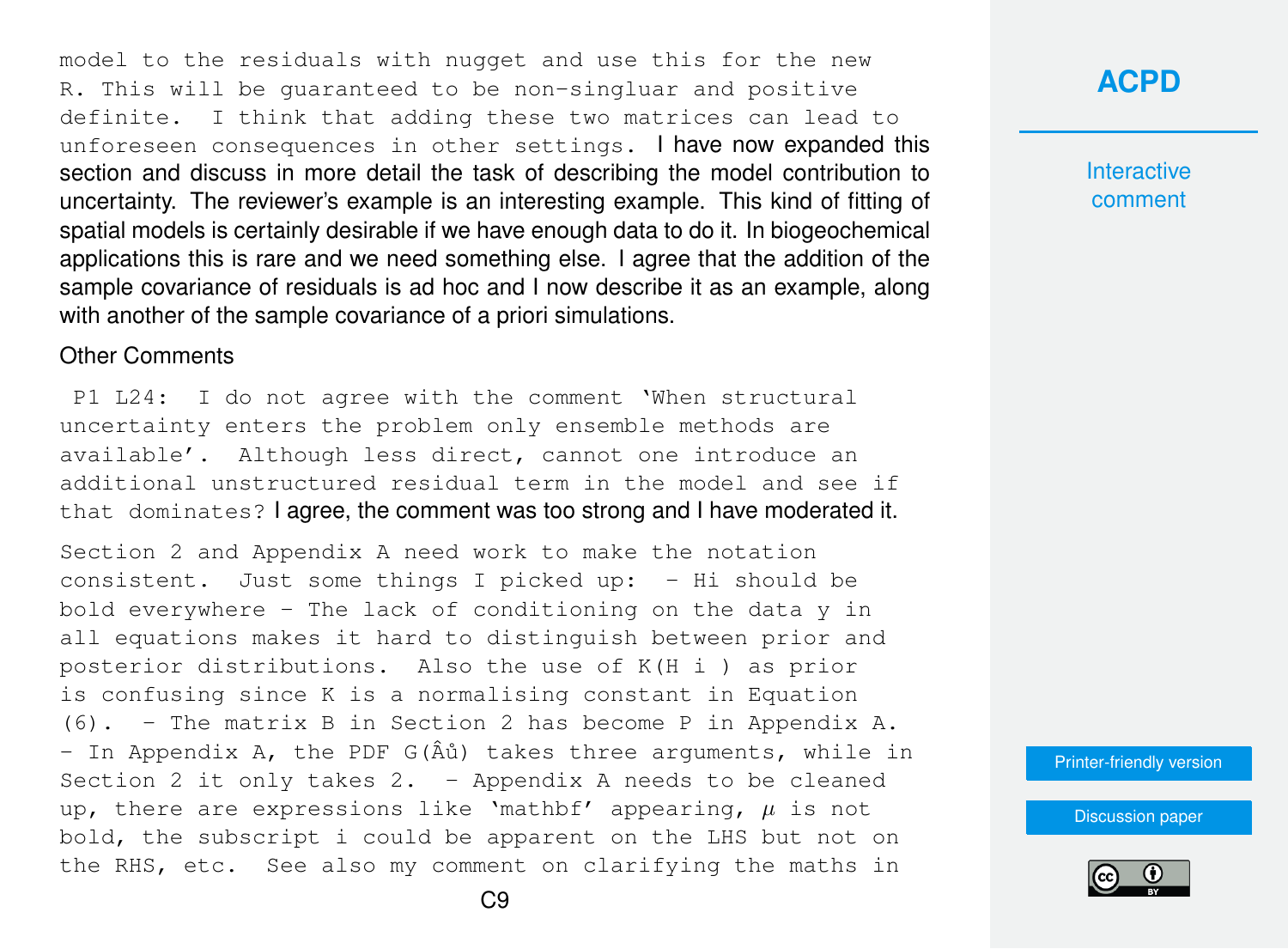Section A further below.

P12: I found that the maths from Equation (A10) onwards becomes a bit obscure. The result is correct, however I think more details are needed. (some algebra deleted) However, as the author stated I also think this proof should be readily available in some textbook as it is just the marginal log-likelihood of a Gaussian density. I group all these comments together since I have dealt with them all by essentially quoting the standard result on marginal likelihood and leaving out most of the algebra.

P3 L27: Instead of "assumption that we must choose one" I would instead say "assumption that the sum of the probabilities of the models given the data equals one." Strictly speaking, unless you are using a Bayesian estimator you do not need to choose any specific one model. I was trying to make a different point that "none of the above" is not an option. I have reworded this.

P4 L7: The statement 'Eq.6 is also the same expression as the maximum likeli- hood estimate in Michalak et al. (2005)' is inaccurate. Estimate of what? Eq.6 is the marginal likelihood of the data under the ith component. But the expressions *are* the same. I now think this is because they represent the same thing, the marginal likelihood for a hyperparameter. I mention this in passing now but want to keep the paper focused on the practical use of the machinery.

P5 L32: What is the difference between JIC/N and JIC if N is constant? Does scaling affect any of the results and conclusions? Not here since we only use one dataset. See the above response on relative model quality.

P7 L9: Why 'model seven'? From Figure 1 it looks like Model 8

#### **[ACPD](https://www.atmos-chem-phys-discuss.net/)**

**Interactive** comment

[Printer-friendly version](https://www.atmos-chem-phys-discuss.net/acp-2017-10/acp-2017-10-AC1-print.pdf)